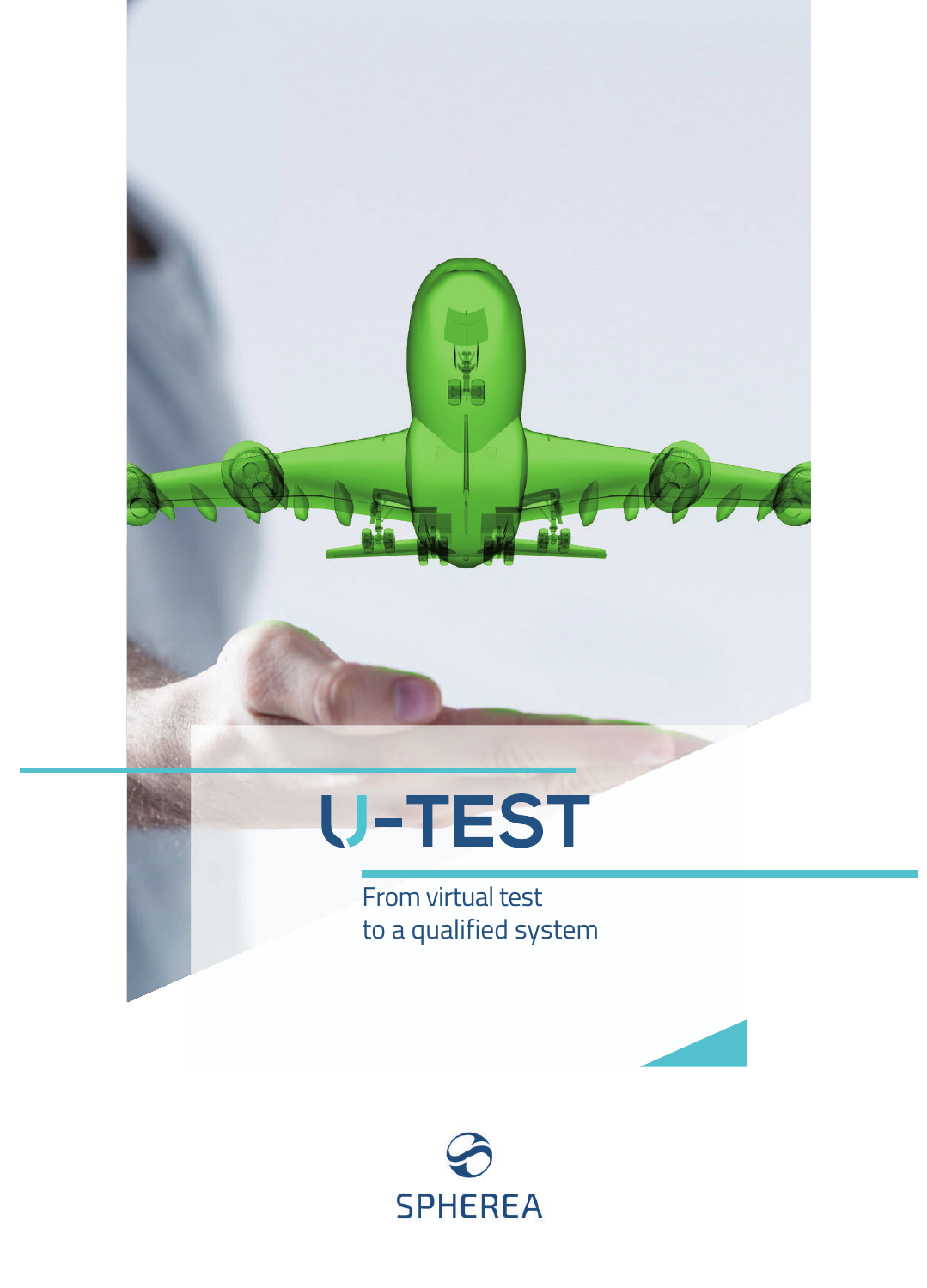## **U-TEST**

## **VALIDATION, INTEGRATION, QUALIFICATION of complex systems**

### **Hybrid platform combining real-time simulations and real hardware**



**REAL-TIME SIMULATIONS**





Specification

**Design** 

Development

## System maturity in the upper phases of development cycle

Reduction of overcosts and delays due to the late discovery of problems

### Full continuity of the validation process, from design to final acceptance

Continuous reuse of the test procedures

Performance and modularity

U-TEST, the test "toolbox" for complex sytems Open and modular software architecture

#### **WIDE RANGE OF INSTRUMENTS**

- Match your spe cific needs however complex they are
- Fully configura ble and adaptable to your business sector

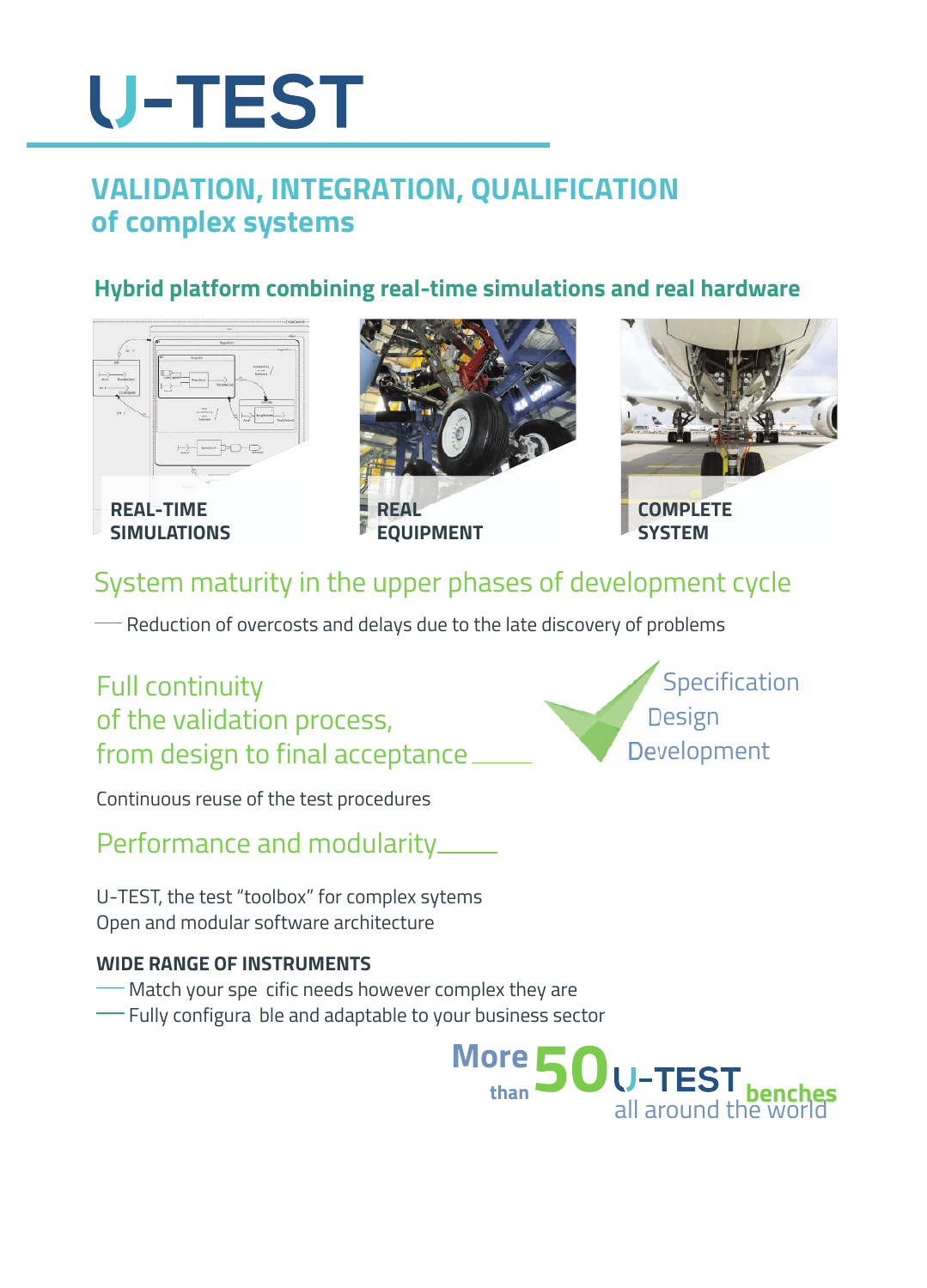

## **Real-time testing of complex and on-board systems**

| <b>General Functionalities</b>                   | Data monitoring, acquisition, recording, generation &<br>analysis functions                                  |
|--------------------------------------------------|--------------------------------------------------------------------------------------------------------------|
|                                                  | Raw data conversion from the numeric buses to high<br>level engineering variables                            |
|                                                  | Integrated Editor to design customized Man Machine<br>Interface                                              |
| <b>Test system</b><br>configuration              | Configuration of the Bench Signal Database through<br>powerful ICD editor and importer                       |
|                                                  | Configuration of the bench hardware resources                                                                |
|                                                  | Definition and configuration of the equipment under<br>test (either simulated or real)                       |
| <b>Simulation &amp; models</b><br>development,   | Complete simulation development environment based<br>on Eclipse framework.                                   |
| integration and<br>execution                     | Numerous development languages (C, C++, Fortran,<br>Python, etc.) supported                                  |
|                                                  | Ability to import simulations from various third party<br>modelling environment (Scade, Matlab, etc.)        |
|                                                  | Real time execution engine both for simulation and<br>user test code                                         |
| <b>Global Data Space</b>                         | Sharing data between the various test bench<br>components through a real time database of typed<br>variables |
|                                                  | Distribution of real time system components on a<br>standard Ethernet network                                |
| <b>Hardware Resources</b><br><b>Abstraction</b>  | Ensure the independence of software from hardware                                                            |
|                                                  | Allows native network access to hardware                                                                     |
|                                                  | Linux and Windows versions available                                                                         |
| <b>Test automation</b>                           | Automated test cases                                                                                         |
|                                                  | Customizable test report                                                                                     |
| <b>Third-party analysis</b><br>tools integration | Origin Pro, Intespace Dynaworks                                                                              |